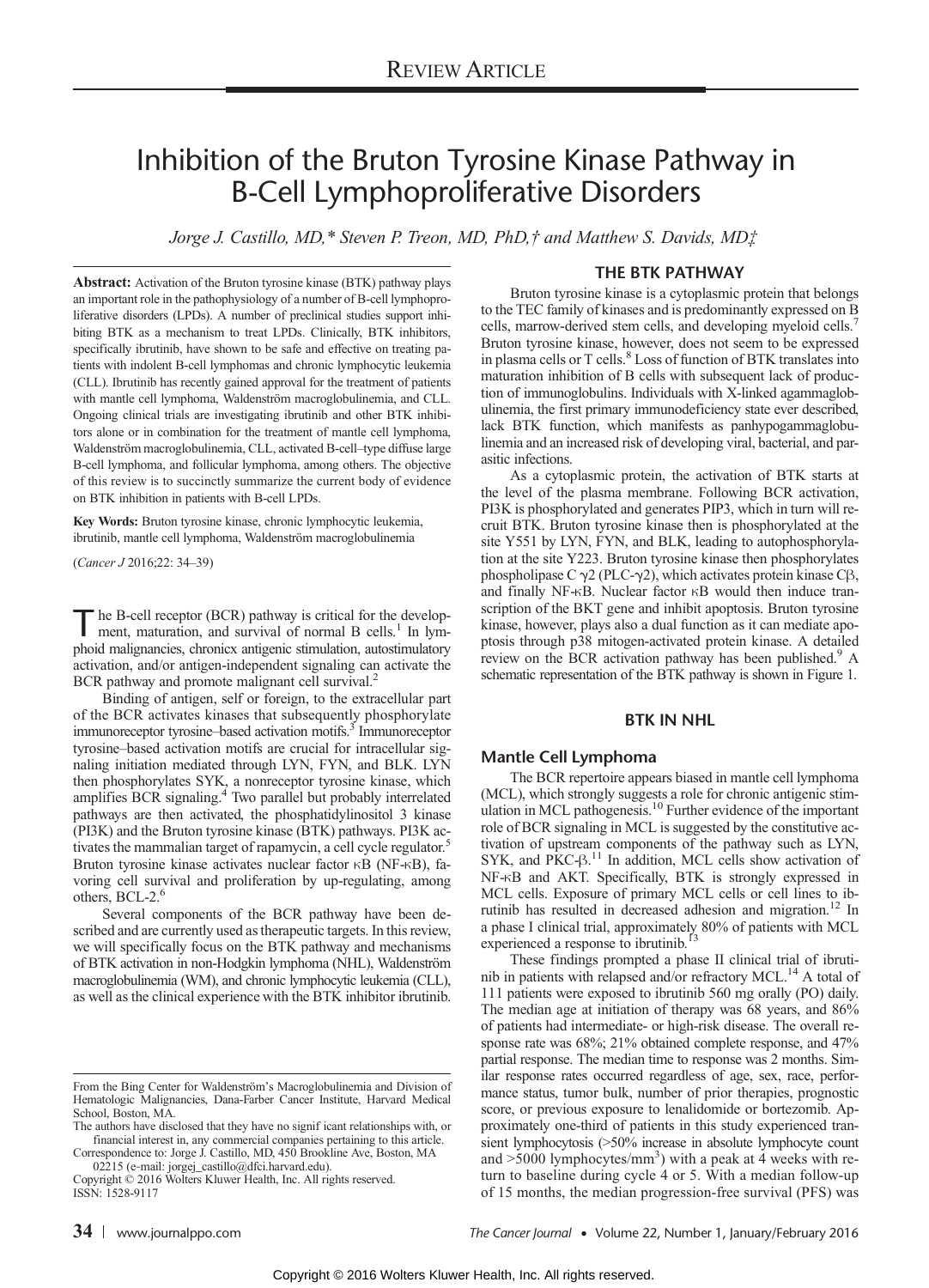

FIGURE 1. Involvement of BTK in B cell receptor signaling.

14 months, and the overall survival (OS) rate was 58% at 18 months. Grades 3 and 4 adverse events included neutropenia (16%), thrombocytopenia (11%), diarrhea (6%), fatigue (5%), and abdominal pain (5%).

Based on these results, on November 13, 2013, the US Food and Drug Administration (FDA) approved ibrutinib in patients with relapsed and/or refractory MCL who had received at least 1 prior line of therapy. Selected ongoing studies evaluating ibrutinib in patients with MCL are shown in Table 1.

# Diffuse Large B-Cell Lymphoma

Activated B-cell–type (ABC) diffuse large B-cell lymphoma (DLBCL) cells are heavily dependent on NF-κB signaling for their survival and proliferation.<sup>15</sup> Activated B-cell-type DLBCL cells not only express high levels of NF-κB but also have demonstrated an increased sensitivity of NF-κB inhibition, which can be explained by chronic BCR signaling. CARD11 and MYD88 are mediators of NF-κB signaling, and mutations in these genes can be seen in approximately 50% and 30% of patients with ABC-DLBCL, respectively.<sup>16,1</sup>

In a phase I study, 2 of 6 patients with DLBCL experienced partial response to single-agent ibrutinib.<sup>13</sup> In a phase IB clinical trial, 33 patients with  $CD20<sup>+</sup>$  NHL were treated with ibrutinib at a dose of 560 mg PO daily in combination with rituximab, cyclophosphamide, doxorubicin, vincristine, and prednisone (R-CHOP).<sup>18</sup> Of the 18 patients with DLBCL treated with the combination, all exhibited a response to therapy. Specifically, 70% and 100% of patients with GC-DLBCL and ABC-DLBCL had complete response. There seemed to be no pharmacokinetic interaction between ibrutinib and R-CHOP, with greater than 90% BTK occupancy at the recommended dose of 560 mg. Another phase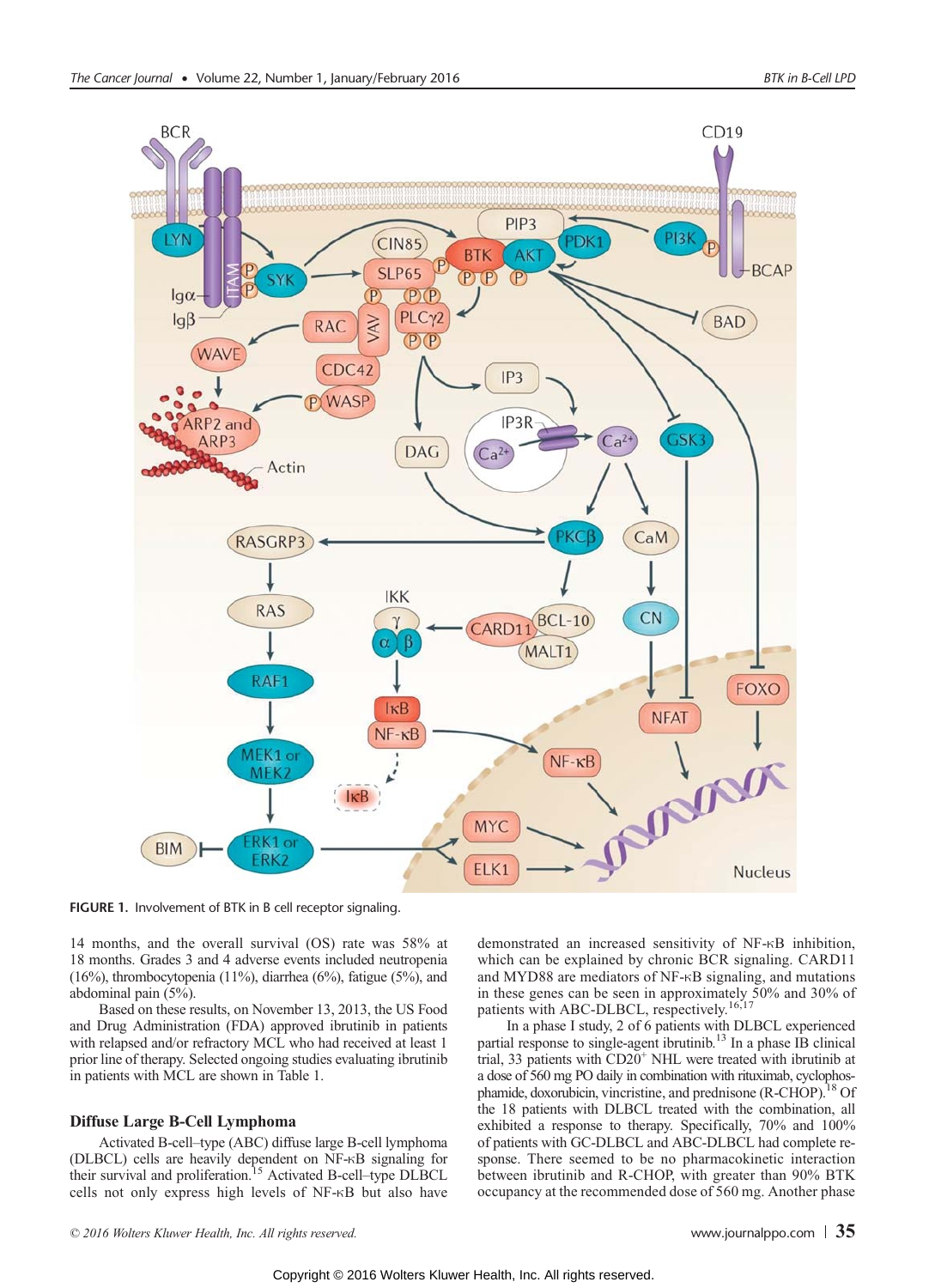| <b>Identifier</b> | Indication       | <b>Phase</b> | Approach                                                    |
|-------------------|------------------|--------------|-------------------------------------------------------------|
| NCT01880567       | MCL              | П            | Ibrutinib and rituximab                                     |
| NCT02242097       | MCL              | П            | Ibrutinib maintenance after intensive induction therapy     |
| NCT02269085       | <b>MCL</b>       | П            | Ibrutinib and carfilzomib                                   |
| NCT02460276       | MCL.             | П            | Ibrutinib, lenalidomide, and rituximab (PHILEMON)           |
| NCT02471391       | MCL              | П            | Ibrutinib and ABT-199 (BCL-2 inhibitor) (AIM)               |
| NCT02558816       | MCL              | $\mathbf{I}$ | Ibrutinib and obinutuzumab (OASIS)                          |
| NCT02356458       | MCL.             | 1/11         | Ibrutinib and bortezomib followed by ibrutinib maintenance  |
| NCT01974440       | iNHL             | Ш            | Bendamustine/rituximab or R-CHOP with and without ibrutinib |
| NCT01955499       | iNHL             | П            | Ibrutinib and lenalidomide                                  |
| NCT02451111       | FL.              | П            | Rituximab with and without ibrutinib                        |
| NCT01855750       | <b>ABC-DLBCL</b> | Ш            | R-CHOP with and without ibrutinib                           |
| NCT02142049       | DLBCL            | 1/11         | Ibrutinib, lenalidomide, and DA-R-EPOCH                     |
| NCT02219737       | <b>DLBCL</b>     |              | Ibrutinib and ICE                                           |
| NCT02165397       | WМ               | Ш            | Rituximab with and without ibrutinib (INNOVATE)             |

|  | TABLE 1. Selected Ongoing Studies Evaluating Ibrutinib in Patients With B-Cell NHL |
|--|------------------------------------------------------------------------------------|
|  |                                                                                    |

ABC indicates activated B cell; DA-R-EPOCH, dose-adjusted rituximab, etoposide, prednisone, vincristine, cyclophosphamide, doxorubicin; FL, follicular lymphoma; ICE, ifosfamide, carboplatin, and etoposide; iNHL, indolent NHL; R-CHOP, rituximab, cyclophosphamide, doxorubicin, vincristine, and prednisone.

II study evaluated the combination of ibrutinib, bendamustine, and rituximab in 48 patients with B-cell NHL.<sup>19</sup> The complete response rate in the 16 patients with DLBCL was 31%. Selected ongoing clinical trials evaluating ibrutinib in DLBCL are shown in Table 1. Ibrutinib is not approved for use in patients with DLBCL.

#### BTK IN WM

Through whole-genome sequencing studies, a recurrent mutation in the MYD88 gene was identified in more than 90% of patients meeting clinicopathological criteria for WM.<sup>20</sup> Since then, several research groups have confirmed the presence of the MYD88 L265P gene mutation in patients with WM, with pre-<br>valence rates ranging from 80% to 100%.<sup>21–23</sup> Approximately a third of patients with WM also carry activating mutations in the C-terminal domain of the CXCR4 gene.<sup>24</sup> Patients with nonsense (truncating mutations in the C-terminal domain) present with a higher burden of bone marrow disease and higher levels of serum immunoglobulin M (IgM), including symptomatic hyperviscosity.<sup>25</sup> Preclinical studies have shown that the MYD88 L265P gene mutation triggers BTK activation that leads to NF-κB–dependent growth and survival in WM cells,<sup>26</sup> whereas CXCR4 mutations confer drug resistance, including the BTK inhibitor ibrutinib.<sup>2</sup> A schematic representation of BTK involvement in Toll-like receptor (MYD88) activation is shown in Figure 2.

These findings prompted the design and execution of a phase II clinical trial on ibrutinib in patients with relapsed and/ or refractory WM. $^{28}$  In that study, 63 patients with symptomatic WM who had received at least 1 previous treatment received ibrutinib 420 mg PO daily until disease progression or unacceptable toxicity. At the time of best response, 10 patients achieved a very good partial response (IgM decrease >90% with residual M-spike in serum protein electrophoresis), 36 achieved partial response (IgM decrease >50% but <90%), and 11 minor response (IgM decrease between 25% and 50%). The median time to at least a minor response was 4 weeks. The overall response rates were similar regardless of age, performance status, International Prognostic Scale System for Waldenstrom macroglobulinemia score, β2 microglobulin level, hemoglobin level, IgM level, bone marrow involvement, or previous number of regimens. Response rates to ibrutinib, however, differed based on genomic profile. Updated

response data showed that patients who carried the MYD88 mutation alone experienced a major response rate (at least partial response) of 92% compared with 62% in patients with MYD88 and CXCR4 mutations (double mutant) and in none of the patients who were wild type for both MYD88 and CXCR4.<sup>29</sup>

After a median duration of treatment of 19 months, approximately 70% of patients continue on active therapy. Half of the patients stopped therapy because of nonresponse, progression, or toxicity. The most common grade 3 or 4 adverse events were neutropenia (15%) and thrombocytopenia (13%). Other grade 3 adverse events included anemia, atrial fibrillation, pneumonia, herpes zoster, endocarditis, subcutaneous abscess, urinary tract infection, hematoma, and syncope (2% each).

Based on these data, on January 29, 2015, the US FDA approved ibrutinib for the treatment of patients with symptomatic WM. On July 10, 2015, the European Commission granted marketing authorization for ibrutinib in all 28 members of the European Union for WM patients who had received at least 1 prior line of treatment or in untreated WM patients otherwise not suitable for chemoimmunotherapy. A randomized study evaluating rituximab +/− ibrutinib in untreated and relapsed patients with WM is ongoing (Table 1).

# BTK IN CLL

Bruton tyrosine kinase is fundamental to the pathophysiology of CLL cells because it serves as one of the main nodes in the BCR pathway, which is stimulated by the stromal microenvironment to promote CLL cell survival. Lymph node–derived CLL cells have a gene expression profile similar to activated B cells that leads to increased proliferation compared with matched peripheral blood samples from the same patients.<sup>30</sup> In addition to its prosurvival role, BCR signaling also facilitates CLL cell trafficking within the microenvironment.<sup>31</sup> Tonic signaling through the BCR has been described, which may further contribute to its functional importance in the CLL cell.<sup>32</sup> Interestingly, approximately one-third of CLL patients have a stereotyped BCR, which is associated with distinct clinical characteristics and may respond differently to antigen than nonstereotyped BCRs.<sup>33</sup>

An important early observation when BTK and other BCR kinase inhibitors were first given to CLL patients was that the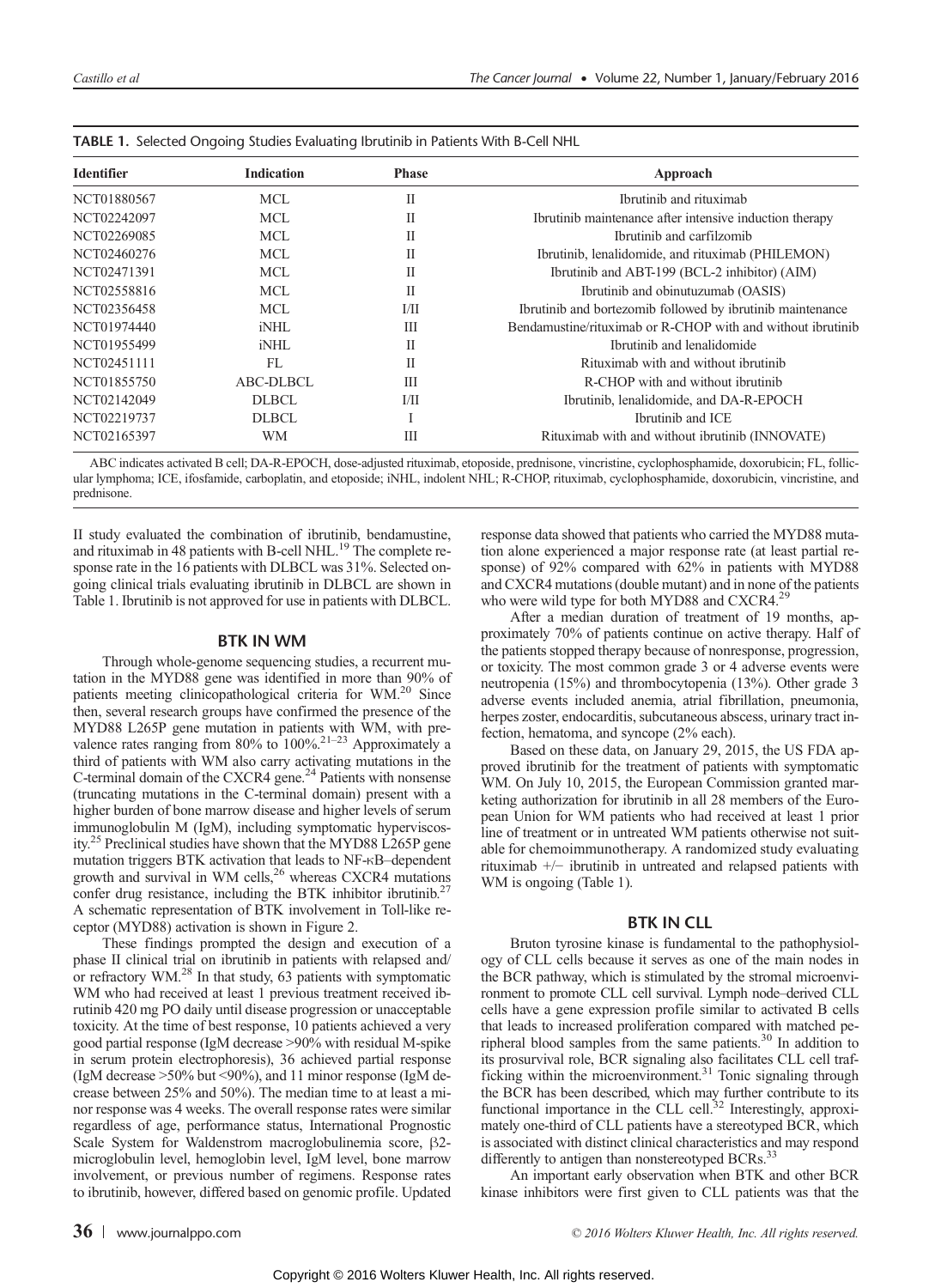

FIGURE 2. Involvement of BTK in Toll-like receptor signaling.

majority experienced an initial rise in their lymphocyte count in the setting of lymph node shrinkage. This "lymphocyte redistribution" phenomenon is thought to result from the release of CLL cells into the peripheral blood from the microenvironmental niches such as the bone marrow and lymph nodes. Lymphocyte redistribution typically occurs within days of initial dosing of ibrutinib and resolves for most patients within a few months, although some patients have persistent lymphocytosis for a year or

more.<sup>34</sup> Because patients with lymphocytosis on ibrutinib usually have clear signs of disease response and clinical benefit, these patients are best classified as having achieved a nodal response with lymphocytosis.35 It appears that these patients with lymphocytosis have equally good outcomes as do those who do not experience it.<sup>36</sup>

The clinical benefit of ibrutinib in CLL was first observed as part of the phase I study in lymphoid malignancies and prompted a CLL/small lymphocytic lymphoma-specific phase IB/2A trial that enrolled both patients with relapsed refractory disease as well as a small cohort of older patients with previously untreated disease. In the relapsed/refractory cohort, 85 patients with CLL/SLL were enrolled and received either 420 mg ( $n = 51$ ) or 840 mg ( $n = 34$ ) daily on a continuous schedule until time of progression or unacceptable toxicity.37 The patient population was enriched for high-risk prognostic markers, and most patients had several lines of prior therapy. The overall response rate based on standard International Workshop on-CLL criteria was 71% (including 2 complete responses). When including the additional patients with nodal response with lymphocytosis, approximately 88% of patients achieved clinical benefit. The response rate was equivalent in patients with high-risk del(17p) and unmutated Immunoglobulin heavy chain variable region gene CLL. A recent update of this data set was published and suggested that these responses were durable for most patients, with an estimated PFS of 69% at 30 months of follow-up.34 The only subgroup thus far with clearly suboptimal PFS is the del(17p) population, where the median PFS is only 28 months.

Several of the del(17p) patients who progressed were subsequently found to have C481S mutations in the BTK gene, and 2 patients had mutations in PLC-γ2 that were thought to directly lead to treatment resistance.<sup>38</sup> Based largely on the data from this study, the FDA granted accelerated approval for ibrutinib for relapsed/refractory CLL on February 12, 2014.

The benefits of ibrutinib in the relapsed/refractory CLL population were subsequently confirmed in the RESONATE trial, a randomized phase III study of ibrutinib versus the anti-CD20 monoclonal antibody ofatumumab.39 In addition to a dramatic improvement in PFS for ibrutinib versus ofatumumab (not reached vs 8.1 months), ibrutinib also strikingly showed an OS benefit, with a 12-month OS of 90% versus 81%, despite the fact that crossover from the ofatumumab to the ibrutinib arm was allowed. The data from this study led to the full FDA approval of ibrutinib for CLL on July 28, 2014. Based on a high response rate in del (17p) and the paucity of effective treatment options for this

| <b>Identifier</b> | <b>Indication</b>    | <b>Phase</b> | Approach                                                                              |
|-------------------|----------------------|--------------|---------------------------------------------------------------------------------------|
| NCT01886872       | Untreated            | Ш            | Bendamustine and rituximab vs rituximab and ibrutinib vs<br>ibrutinib alone           |
| NCT02048813       | Untreated            | Ш            | FCR vs ibrutinib and rituximab                                                        |
| NCT02301156       | $R/R$ , high-risk    | Ш            | Ibrutinib and ublituximab (novel anti-CD20 monoclonal antibody) vs<br>ibrutinib alone |
| NCT02427451       | Untreated and R/R    | П            | Ibrutinib, obinutuzumab and ABT-199 (BCL-2 inhibitor)                                 |
| NCT02420912       | Untreated, high-risk | Н            | Ibrutinib and nivolumab (anti-PD-1 monoclonal antibody)                               |
| NCT02537613       | R/R                  | П            | Ibrutinib and obinutuzumab                                                            |
| NCT02268851       | R/R                  | П            | Ibrutinib and TGR-1202 (PI3K inhibitor)                                               |
| NCT02160015       | R/R                  | Н            | Ibrutinib, lenalidomide, and rituximab                                                |
| NCT02007004       | R/R                  | Н            | Ibrutinib and rituximab vs ibrutinib alone                                            |
| NCT01886859       | R/R                  | П            | Ibrutinib and lenalidomide                                                            |

TABLE 2. Selected Ongoing Studies Evaluating Ibrutinib in Patients With CLL

PI3K indicates phosphatidylinositol-3 kinase; R/R, relapsed and/or refractory.

© 2016 Wolters Kluwer Health, Inc. All rights reserved.  $\overline{37}$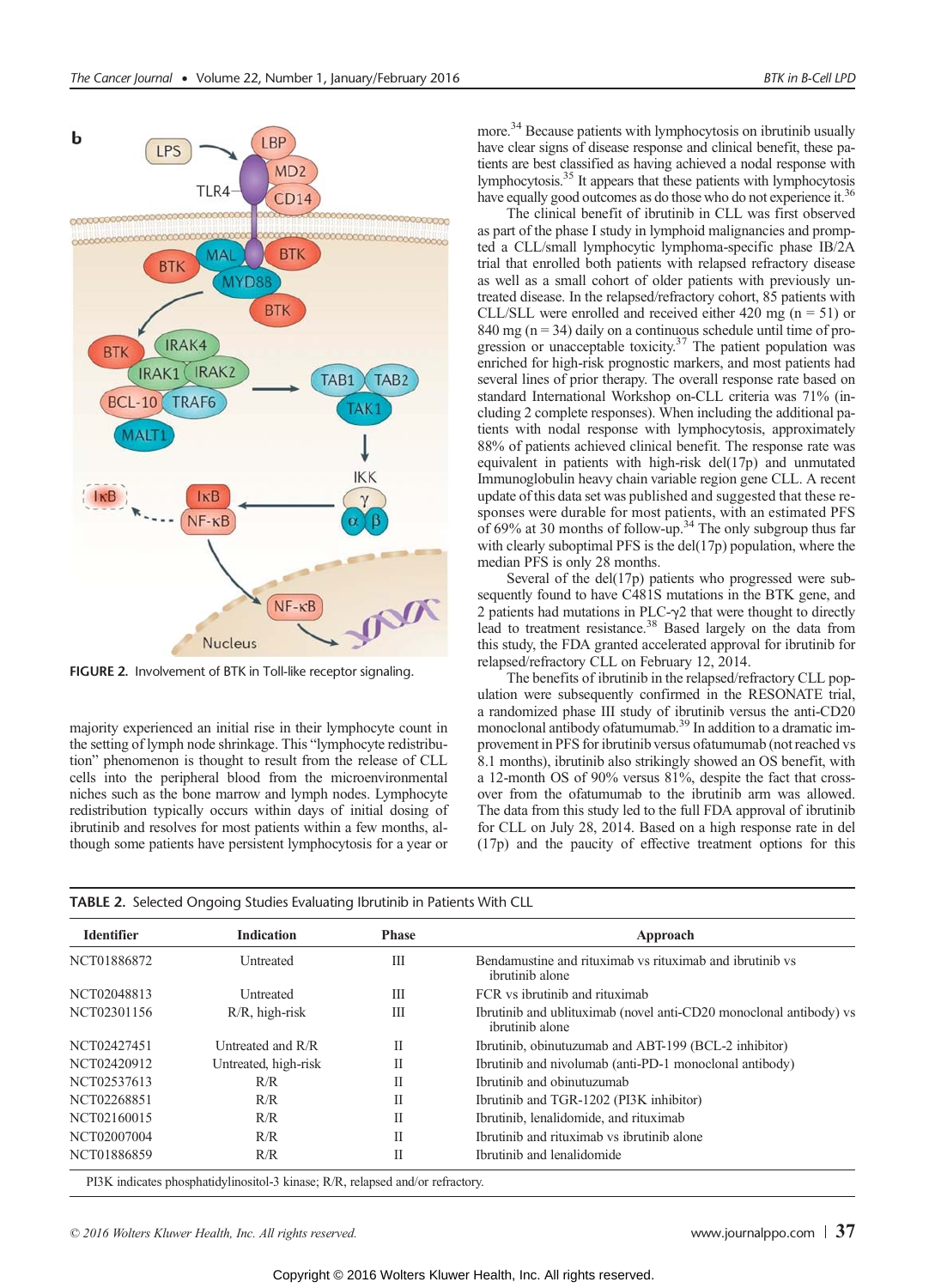subgroup, approval was also given for frontline therapy of del (17p) CLL patients.

The 31 patients with previously untreated elderly CLL/SLL who received ibrutinib as initial therapy were recently reported.<sup>40</sup> Twenty-two (71%) of 31 patients achieved an objective response, including 4 patients (13%) with a CR and 1 patient (3%) with a nodular PR. An additional 4 patients (13%) achieved a partial response with lymphocytosis. The promising efficacy and safety of ibrutinib in this population have raised the question of whether this should be the preferred option for initial therapy for most elderly patients with CLL. This question will be addressed by the recently completed large, randomized phase III RESONATE-2 study of ibrutinib versus chlorambucil (NCT01722487), which if positive may establish ibrutinib as a new standard of care for frontline CLL therapy in the elderly. Other key ongoing randomized studies with ibrutinib in the frontline setting include a phase III Alliance randomized study of BR versus ibrutinib versus ibrutinib-R (NCT01886872) and an Eastern Cooperative Oncology Group randomized study of FCR (fludarabine, cyclophosphamide, rituximab) versus ibrutinib-R (NCT02048813).

Although highly effective as monotherapy, ibrutinib alone rarely leads to CR in CLL. Therefore, numerous combination strategies are currently being explored. Given the large number of these combination studies, a detailed description of each is beyond the scope of this review. However, broadly speaking, combinations are being explored in 3 general categories: ibrutinib with chemotherapy, ibrutinib with antibodies, and ibrutinib with other novel agents. In the ibrutinib with chemotherapy category, a recently published phase IB study found that ibrutinib plus bendamustine/ rituximab was safe and had promising efficacy in relapsed/<br>refractory CLL.<sup>41</sup> An ongoing study is exploring the combination of ibrutinib with FCR for the upfront treatment of younger, fit patients with CLL (NCT02251548). In the ibrutinib plus antibody category, data have recently been published on ibrutinib + rituxi- $\text{mab}^{42}$  and ibrutinib + ofatumumab,<sup>43</sup> with another trial recently opening of ibrutinib + obinutuzumab (NCT02537613). Ongoing novel-agent-only combination studies include a trial exploring dual BCR blockade with ibrutinib + the delta-isoform PI3K inhibitor TGR-1202 (NCT02268851) and a triple combination strategy of ibrutinib + obinutuzumab + venetoclax (NCT02427451). The large number of ongoing ibrutinib combination studies will provide crucial data to help inform our approach to the management of individual CLL patients with ibrutinib-based regimens in the future (Table 2).

## FUTURE DIRECTIONS

Modulation of the BCR through BTK inhibition has the potential of becoming paramount for the treatment of B-cell disorders. Ibrutinib has shown to be safe and effective in several prospective studies in patients with CLL, MCL, WM, and others. Several aspects of ibrutinib therapy make it a highly desirable option for patients with B-cell lymphoproliferative disorders (LPDs). These include oral administration of the drug, favorable safety profile, and not only single-agent activity but also ease of combination with other chemotherapeutic and/or targeted agents.

The use of ibrutinib as a single agent, however, has not translated into a cure. Specifically in WM, not 1 patient had obtained a CR while undergoing therapy with ibrutinib. Therefore, combination regimens are warranted to deepen responses and also prolong PFS and/or OS. A number of studies combining ibrutinib with chemotherapeutic agents are ongoing and are already showing early evidence of efficacy without concerning safety issues. The design of such studies, however, would need to define the role of BTK inhibition. Concurrent versus sequential regimens are currently being evaluated in clinical trials. Perhaps the most interesting approach would be to combine BTK inhibitors with other orally administered molecularly targeted agents such as PI3K or BCL2 inhibitors, among others. Again, preclinical data are encouraging, but prospective clinical trials are necessary to further evaluate the safety of such combinations.

Besides improving the outcome of patients with B-cell LPDs, combinations containing BTK inhibitors could potentially consider stopping therapy in the future. As it stands now, BTK inhibition is indefinite, until progression of disease or unacceptable toxicity, based on the design of the studies that supported the approval of ibrutinib. Stopping BTK inhibition is not only appealing from the perspective of patients not taking pills indefinitely, but also to decrease the financial burden in our already overwhelmed medical system. At a cost of approximately \$100,000 per year of therapy, ibrutinib is among the most expensive medications currently marketed in the United States and Europe. Given the costs associated with ibrutinib therapy, its use would have to be rational and thoughtful. The use of a genomic-based treatment approach such as the use of MYD88 and CXCR4 mutation status in WM could help delineate more appropriate candidates for ibrutinib therapy. This is paramount in the context of a number of novel oral agents coming up to the market at high prices.

Further research is needed to understand the biological basis for the adverse events associated with ibrutinib therapy such as bleeding and the increased risk of atrial fibrillation. In addition, resistance mechanisms would have to be elucidated. Resistance to ibrutinib appears heterogeneous among different B-cell processes and ranges from BTK and PLC-γ2 mutations in CLL to CDK4 overexpression in MCL to CXCR4 mutations in WM. Understanding these mechanisms would help not only improving our selection of patients for ibrutinib therapy but also designing studies focused on those patients who are less likely to benefit from BTK inhibition.

Newer oral BTK inhibitors have entered clinical trials. CC-292 (Celgene) has reported PR rates ranging from 31% to 67% in patients with relapsed and/or refractory CLL/SLL (Brown ASH 2014). ONO-4059 (Ono Pharma) has shown overall response rate (ORR) of 84% in relapsed/refractory CLL with 89% ORR in patients with del17p (Salles ASH 2013). ORR of 42% was reported in patients with iNHL with ORR of 52% in MCL (Rule ASH 2013). ACP-196 (Acerta Pharma) has also entered clinical trials for CLL and indolent NHL. Notably, a randomized study of ACP-196 versus ibrutinib in previously treated patients with high-risk CLL is underway (NCT02477696).

Overall, BTK inhibition is here to stay as it has already shown unprecedented efficacy with a manageable safety profile. The careful design of prospective clinical trials would further define the role of BTK inhibition in patients with B-cell LPDs.

#### **REFERENCES**

- 1. Young RM, Staudt LM. Targeting pathological B cell receptor signalling in lymphoid malignancies. Nat Rev Drug Discov. 2013;12: 229–243.
- 2. Niemann CU, Wiestner A. B-cell receptor signaling as a driver of lymphoma development and evolution. Semin Cancer Biol. 2013;23: 410–421.
- 3. Reth M. Antigen receptor tail clue. Nature. 1989;338: 383–384. 4. Liu W, Meckel T, Tolar P, et al. Antigen affinity discrimination is an intrinsic function of the B cell receptor. *J Exp Med*. 2010;207: 1095-1111.
- 5. Castillo JJ, Furman M, Winer ES. CAL-101: a phosphatidylinositol-3 kinase p110-delta inhibitor for the treatment of lymphoid malignancies. Expert Opin Investig Drugs. 2012;21: 15–22.
- 6. Winer ES, Ingham RR, Castillo JJ. PCI-32765: a novel Bruton's tyrosine kinase inhibitor for the treatment of lymphoid malignancies. Expert Opin Investig Drugs. 2012;21: 355–361.